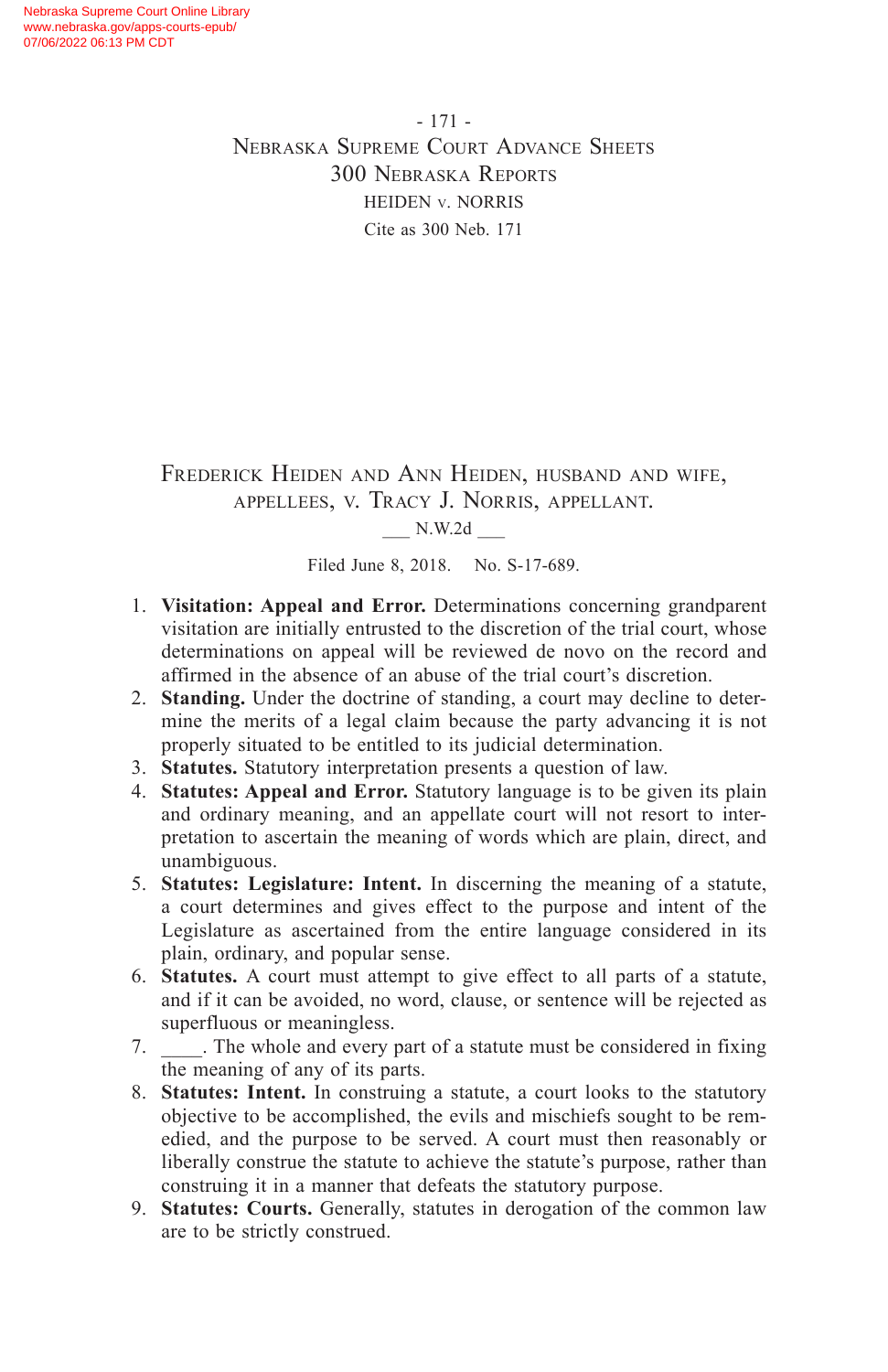- 172 - Nebraska Supreme Court Advance Sheets 300 Nebraska Reports HEIDEN v. NORRIS Cite as 300 Neb. 171

10. **Visitation: Statutes: Courts.** Grandparent visitation did not exist at common law, and thus should be strictly limited to the definition provided by law.

Appeal from the District Court for Hamilton County: RACHEL A. DAUGHERTY, Judge. Order vacated, and cause remanded with directions to dismiss.

James M. Buchanan, P.C., L.L.O., for appellant.

Scott D. Grafton, of Grafton Law Office, P.C., L.L.O., for appellees.

Heavican, C.J., Miller-Lerman, Cassel, Stacy, Funke, and PAPIK, JJ., and WELCH, Judge.

Heavican, C.J.

#### INTRODUCTION

Frederick Heiden and Ann Heiden filed a complaint to establish grandparent visitation. Visitation was granted. Tracy J. Norris, the biological father of the children impacted by the order, has appealed. The primary issue on appeal is whether the Heidens are grandparents for purposes of the grandparent visitation statutes, Neb. Rev. Stat. §§ 43-1801 to 43-1803 (Reissue 2016). We vacate the order of visitation and remand the cause with directions to dismiss.

#### BACKGROUND

Tracy and Katherine Norris were divorced in 2016 in Hamilton County, Nebraska. The couple had three children together. Katherine died on July 14, 2016. Since that time, the children have resided with Tracy in Fort Collins, Colorado; the Heidens live in Hampton, Nebraska. The record includes a partial transcript from Tracy and Katherine's divorce proceeding in which the Heidens acknowledge that they were not Katherine's legal (adoptive or biological) parents, but had raised Katherine since she was 3 years of age.

On October 21, 2016, the Heidens sought grandparent visitation, alleging that they were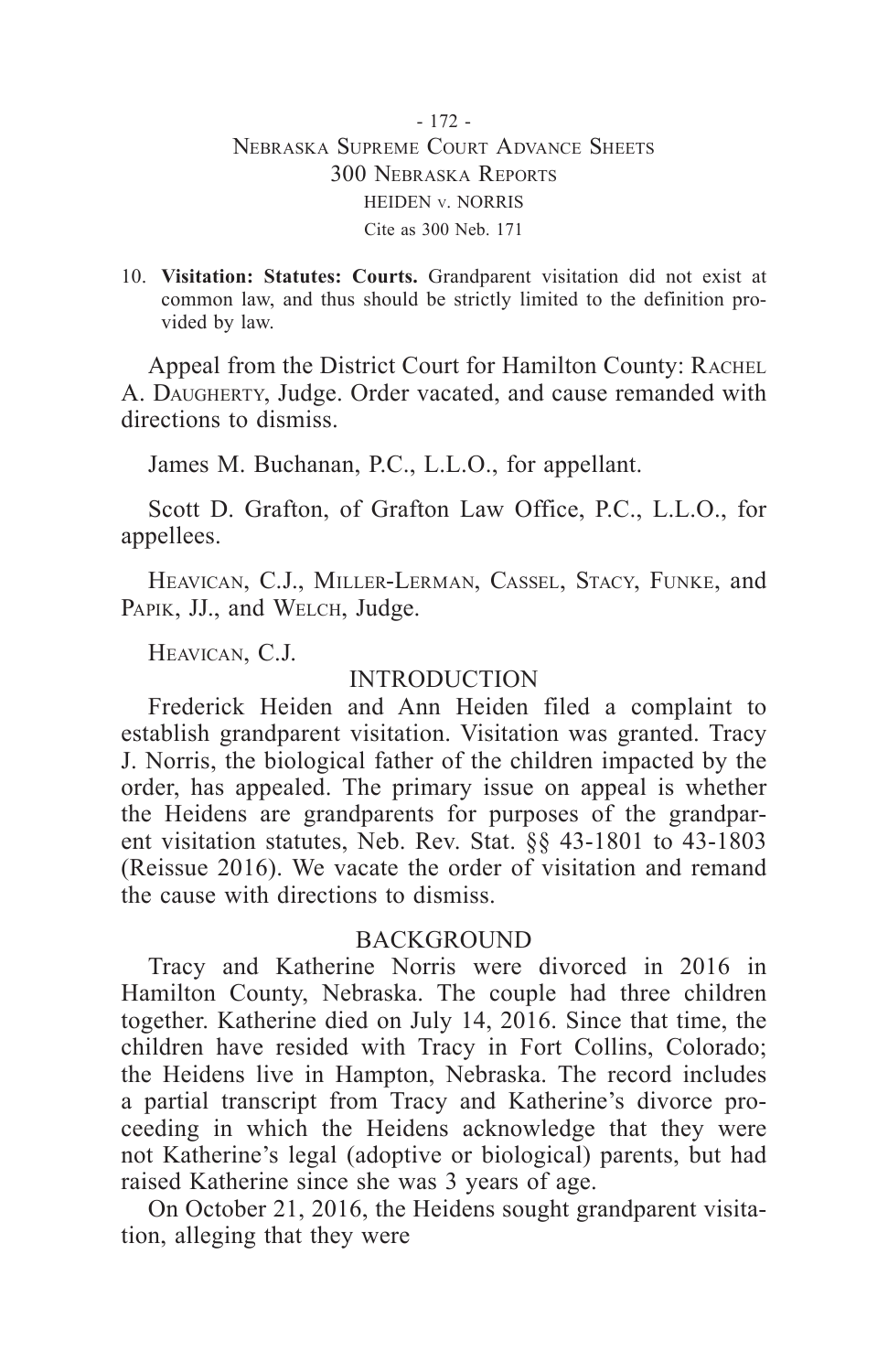- 173 - Nebraska Supreme Court Advance Sheets 300 Nebraska Reports HEIDEN v. NORRIS Cite as 300 Neb. 171

grandparents of the minor children *as the context requires* as they have acted as the grandparents of the minor children during their entire lives. Prior to the death of the minor children's mother, a significant beneficial relationship existed between the minor children and the [Heidens] as they resided together from approximately November of 2013 to July  $14<sup>th</sup>$ , 2016 and the [Heidens] had significant contact with each of the children from the time they were born.

(Emphasis supplied.) Tracy was apparently served with this complaint, but did not appear. An order granting default judgment and visitation to the Heidens was entered on January 5, 2017.

On January 11, 2017, Tracy filed a motion to alter or amend, and on February 2, he filed a motion to vacate, alleging that the Hamilton County District Court did not have jurisdiction. At the hearing, Tracy explained that he did not respond to the complaint because he did not think the Heidens would be able to establish that they were the children's grandparents.

Following the district court's conclusion that it had jurisdiction, Tracy filed another motion on May 8, 2017, entitled "Motion to Vacate, Motion to Alter or Amend, or, Notice of Appeal." On June 29, the district court sustained this motion in part, amending the prior visitation order. Tracy appeals.

# ASSIGNMENT OF ERROR

Tracy assigns that the district court erred in finding that the Heidens had standing to bring this action.

## STANDARD OF REVIEW

[1] Determinations concerning grandparent visitation are initially entrusted to the discretion of the trial court, whose determinations on appeal will be reviewed de novo on the record and affirmed in the absence of an abuse of the trial court's discretion $<sup>1</sup>$ </sup>

<sup>1</sup> See *Hamit v. Hamit*, 271 Neb. 659, 715 N.W.2d 512 (2006).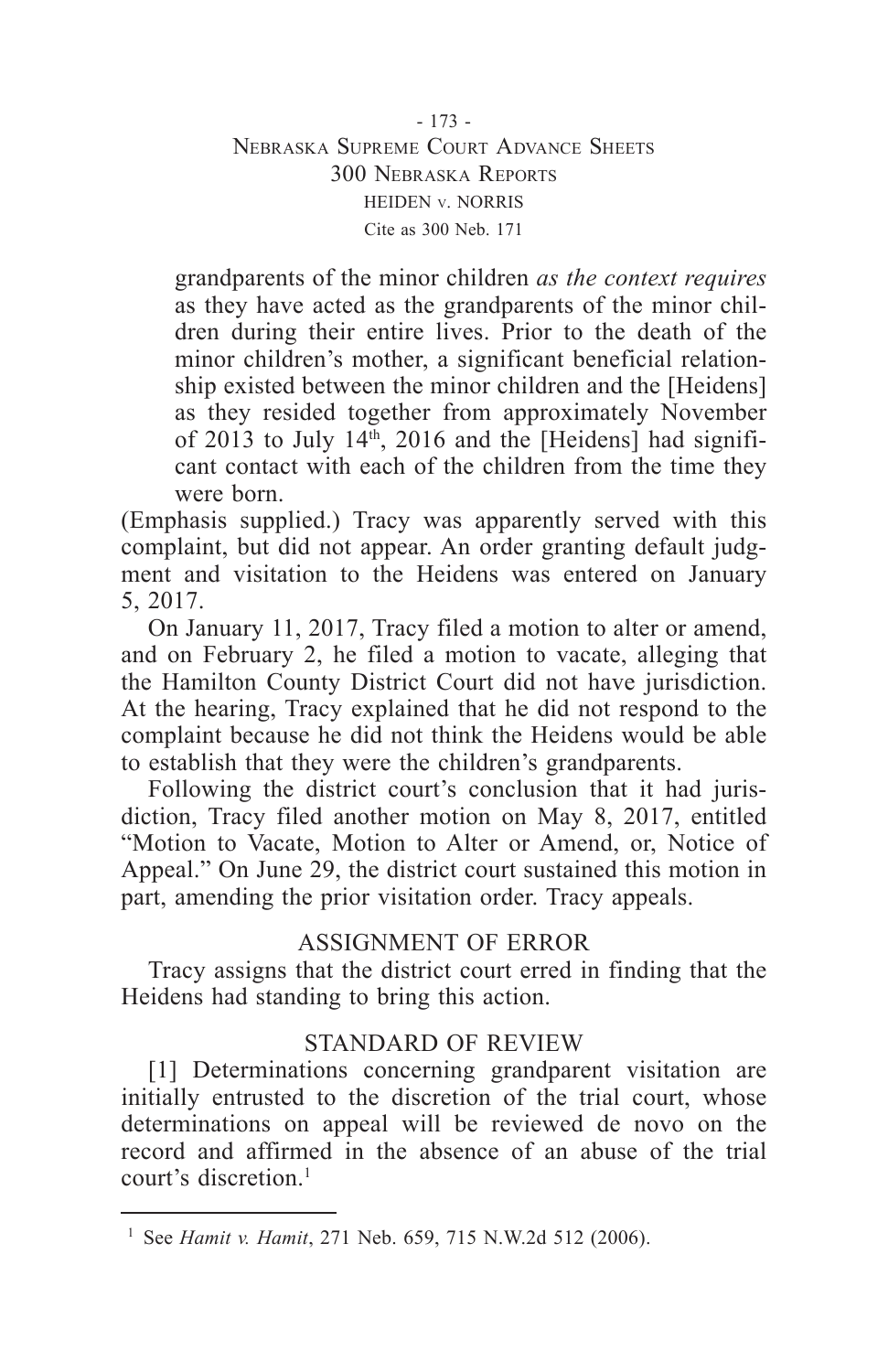## - 174 - Nebraska Supreme Court Advance Sheets 300 Nebraska Reports HEIDEN v. NORRIS Cite as 300 Neb. 171

# ANALYSIS

Before reaching the legal issues presented for review, it is the duty of an appellate court to determine whether it has jurisdiction over the matter before it.<sup>2</sup> The district court concluded that it had jurisdiction under the Uniform Child Custody Jurisdiction and Enforcement Act.3 Having reviewed the record, we agree.<sup>4</sup>

We turn to Tracy's sole argument on appeal that the Heidens lacked standing to bring an action for grandparent visitation. Tracy contends that the Heidens are unable to prove that they are the children's grandparents for purposes of Nebraska's grandparent visitation statutes because they were not Katherine's "biological or adoptive parents" as required by those statutes.<sup>5</sup>

[2] Tracy conflates standing with the merits of the Heidens' claim. Under the doctrine of standing, a court may decline to determine the merits of a legal claim because the party advancing it is not properly situated to be entitled to its judicial determination.<sup>6</sup> But as we have said previously, the focus of the standing inquiry is "on the party, not the claim itself."7 For that very reason, in considering standing, the legal and factual validity of the claim presented must be assumed.<sup>8</sup> Here, if the Heidens' assertions that they are grandparents

<sup>2</sup> *Karo v. Nau Country Ins. Co.*, 297 Neb. 798, 901 N.W.2d 689 (2017).

<sup>3</sup> Neb. Rev. Stat. §§ 43-1226 to 43-1266 (Reissue 2016).

<sup>4</sup> See § 43-1239.

<sup>5</sup> Brief for appellant at 7. See § 43-1801.

<sup>6</sup> *Central Neb. Pub. Power Dist. v. North Platte NRD*, 280 Neb. 533, 788 N.W.2d 252 (2010).

<sup>7</sup> *Id*. at 541-42, 788 N.W.2d at 260.

<sup>8</sup> See, e.g., *Cotrell v. Alcon Laboratories*, 874 F.3d 154 (3d Cir. 2017); *Delaware Dept. of Nat. Resources v. F.E.R.C.*, 558 F.3d 575 (D.C. Cir. 2009) (citing *Warth v. Seldin*, 422 U.S. 490, 95 S. Ct. 2197, 45 L. Ed. 2d 343 (1975)); *Initiative and Referendum Institute v. Walker*, 450 F.3d 1082 (10th Cir. 2006); *Mr. Furniture v. Barclays American/Commercial Inc.*, 919 F.2d 1517 (11th Cir. 1990).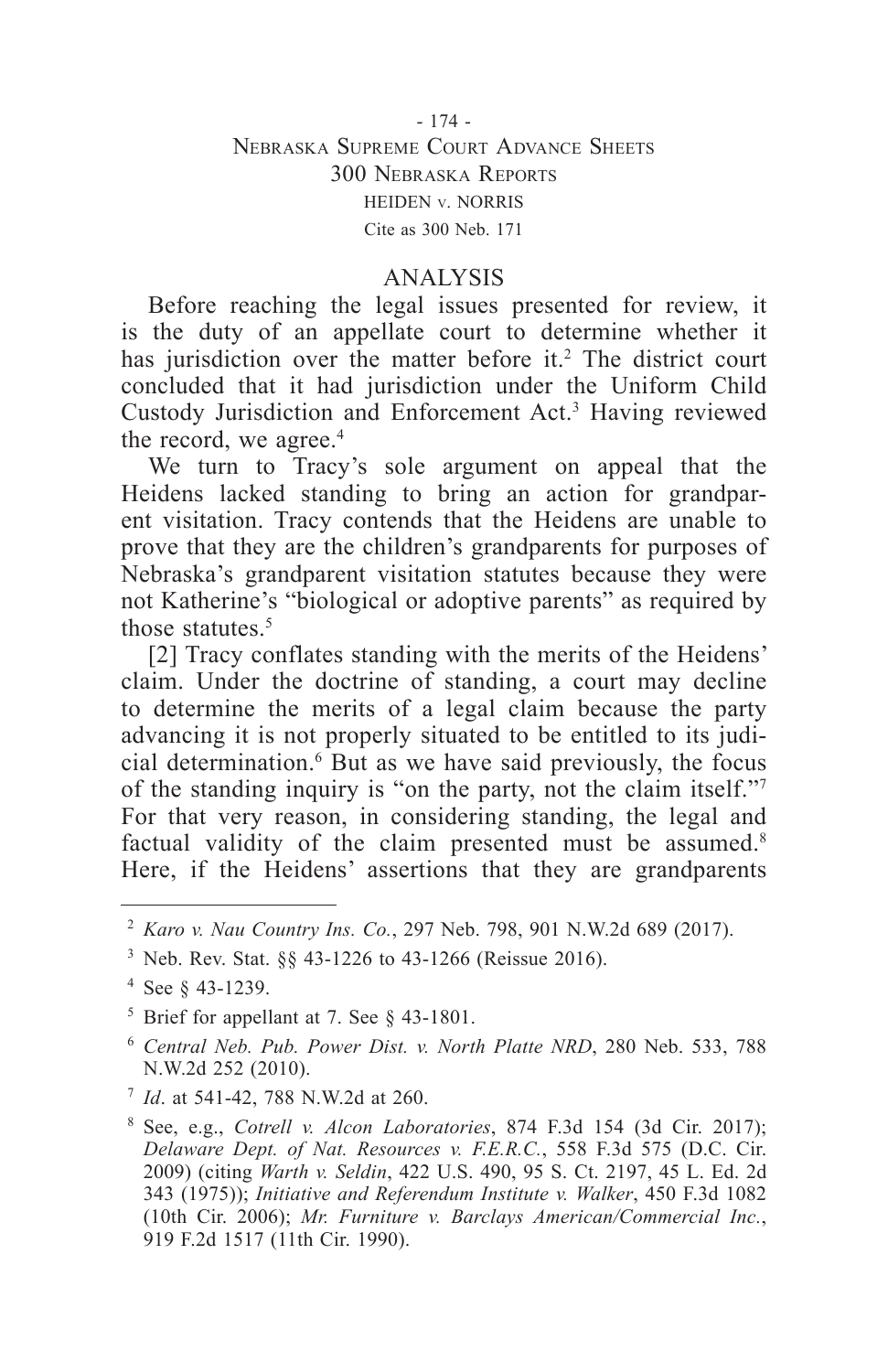- 175 - Nebraska Supreme Court Advance Sheets 300 Nebraska Reports HEIDEN v. NORRIS Cite as 300 Neb. 171

within the meaning of § 43-1801 and entitled to visitation under the statute are assumed to be valid, it becomes plain that the Heidens are the proper parties to bring such a claim and thus have standing.

But the crux of Tracy's argument is that the Heidens were not entitled to an order of visitation. Tracy contends that because the Heidens were not Katherine's legal parents, they are not grandparents under our statutes and thus are not entitled to consideration of their request for visitation. We turn to that contention, which is a matter of statutory interpretation.

Section 43-1802 sets forth a grandparent's right to visitation in part as follows:

(1) A grandparent may seek visitation with his or her minor grandchild if:

(a) The child's parent or parents are deceased;

(b) The marriage of the child's parents has been dissolved or petition for the dissolution of such marriage has been filed, is still pending, but no decree has been entered; or

(c) The parents of the minor child have never been married but paternity has been legally established.

(2) In determining whether a grandparent shall be granted visitation, the court shall require evidence concerning the beneficial nature of the relationship of the grandparent to the child. The evidence may be presented by affidavit and shall demonstrate that a significant beneficial relationship exists, or has existed in the past, between the grandparent and the child and that it would be in the best interests of the child to allow such relationship to continue. Reasonable rights of visitation may be granted when the court determines by clear and convincing evidence that there is, or has been, a significant beneficial relationship between the grandparent and the child, that it is in the best interests of the child that such relationship continue, and that such visitation will not adversely interfere with the parent-child relationship.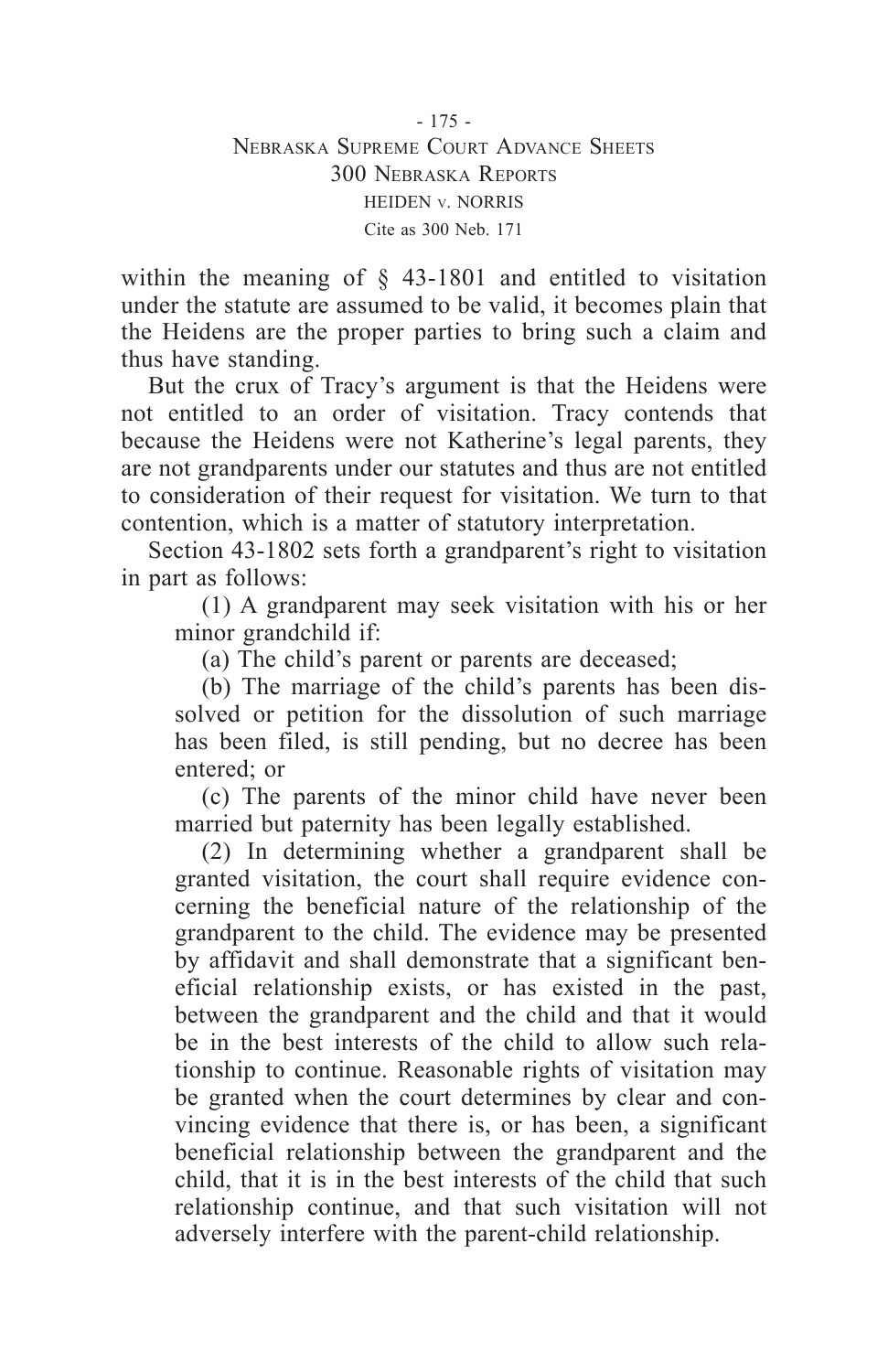- 176 - Nebraska Supreme Court Advance Sheets 300 Nebraska Reports HEIDEN v. NORRIS Cite as 300 Neb. 171

As relevant to this appeal, § 43-1801 provides that "unless the context otherwise requires, grandparent shall mean the biological or adoptive parent of a minor child's biological or adoptive parent."

This court has found Nebraska's grandparent visitation statutes to be constitutional, relying in part on the limitation of only biological and adoptive grandparents as those entitled to visitation, as well as a limitation of those circumstances in which a grandparent could seek visitation and a high standard of proof required to show entitlement to an order of visitation<sup>9</sup>

[3-5] The issue is one of statutory interpretation, which presents a question of law.10 Statutory language is to be given its plain and ordinary meaning, and an appellate court will not resort to interpretation to ascertain the meaning of words which are plain, direct, and unambiguous.<sup>11</sup> In discerning the meaning of a statute, a court determines and gives effect to the purpose and intent of the Legislature as ascertained from the entire language considered in its plain, ordinary, and popular sense<sup>12</sup>

[6-8] A court must attempt to give effect to all parts of a statute, and if it can be avoided, no word, clause, or sentence will be rejected as superfluous or meaningless.<sup>13</sup> The whole and every part of a statute must be considered in fixing the meaning of any of its parts.14 In construing a statute, a court looks to the statutory objective to be accomplished, the evils and mischiefs sought to be remedied, and the purpose to be served. A court must then reasonably or liberally construe the statute

<sup>14</sup> *Id.*

<sup>9</sup> *Hamit v. Hamit, supra* note 1.

<sup>10</sup> *Davis v. Gale*, 299 Neb. 377, 908 N.W.2d 618 (2018).

 $11$  *Id.* 

<sup>12</sup> *Id.*

<sup>13</sup> *Id.*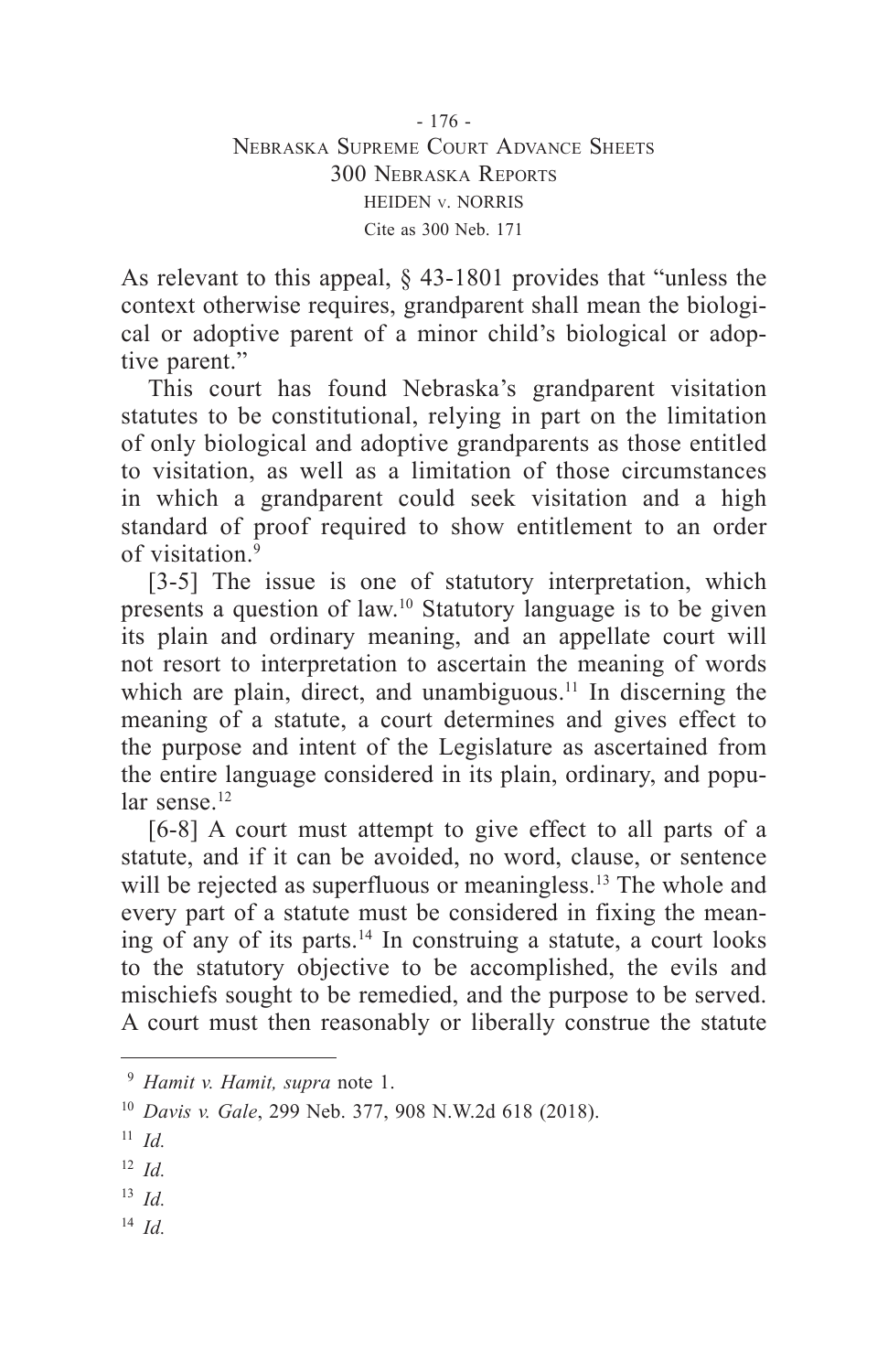- 177 - Nebraska Supreme Court Advance Sheets 300 Nebraska Reports HEIDEN v. NORRIS Cite as 300 Neb. 171

to achieve the statute's purpose, rather than construing it in a manner that defeats the statutory purpose.<sup>15</sup>

[9,10] "Generally, statutes in derogation of the common law are to be strictly construed."16 Grandparent visitation did not exist at common law,<sup>17</sup> and thus should be strictly limited to the definition provided by law. Here, the plain meaning of the term "grandparent" excludes the Heidens.

The Heidens argue, however, that the term "grandparent" means a biological or adoptive parent of the child's biological or adoptive parent and that in this case, the "context" shows that they are the children's grandparents. We disagree.

A review of our case law suggests that the "context" referred to in § 43-1801 is not the factual circumstances presented by a case, but the context of the statutory language itself.18 In *Pig Pro Nonstock Co-op v. Moore*, 19 we examined, but ultimately rejected, cases from other jurisdictions that went beyond the context of the statute to the facts in order to determine whether a cooperative was designated "nonprofit" for purposes of a statutory scheme. As another court has since explained: "The term 'context' in the statutory phrase 'unless the context otherwise requires' means the context 'within which [a defined statutory term] is used within the statute's substantive provisions.'"20

<sup>15</sup> *Id.*

<sup>16</sup> 73 Am. Jur. 2d *Statutes* § 181 at 415 (2012).

<sup>17</sup> See *Hamit v. Hamit, supra* note 1.

<sup>18</sup> See, *Farmers Co-op v. State*, 296 Neb. 347, 893 N.W.2d 728 (2017); *State v. Nguyen*, 293 Neb. 493, 881 N.W.2d 566 (2016); *State v. Covey*, 290 Neb. 257, 859 N.W.2d 558 (2015); *First Data Corp. v. State*, 263 Neb. 344, 639 N.W.2d 898 (2002). But see *School Dist. of Omaha v. State Board of Education*, 187 Neb. 76, 187 N.W.2d 592 (1971).

<sup>19</sup> *Pig Pro Nonstock Co-op v. Moore*, 253 Neb. 72, 568 N.W.2d 217 (1997).

<sup>20</sup> *People v. Mendenhall*, 363 P.3d 758, 766 (Colo. App. 2015), quoting *Pima Financial Service Corp. v. Selby*, 820 P.2d 1124, 1128 (Colo. App. 1991). See *Rowland v. California Men's Colony, Unit II Men's Advisory Council*, 506 U.S. 194, 113 S. Ct. 716, 121 L.Ed.2d 656 (1993).